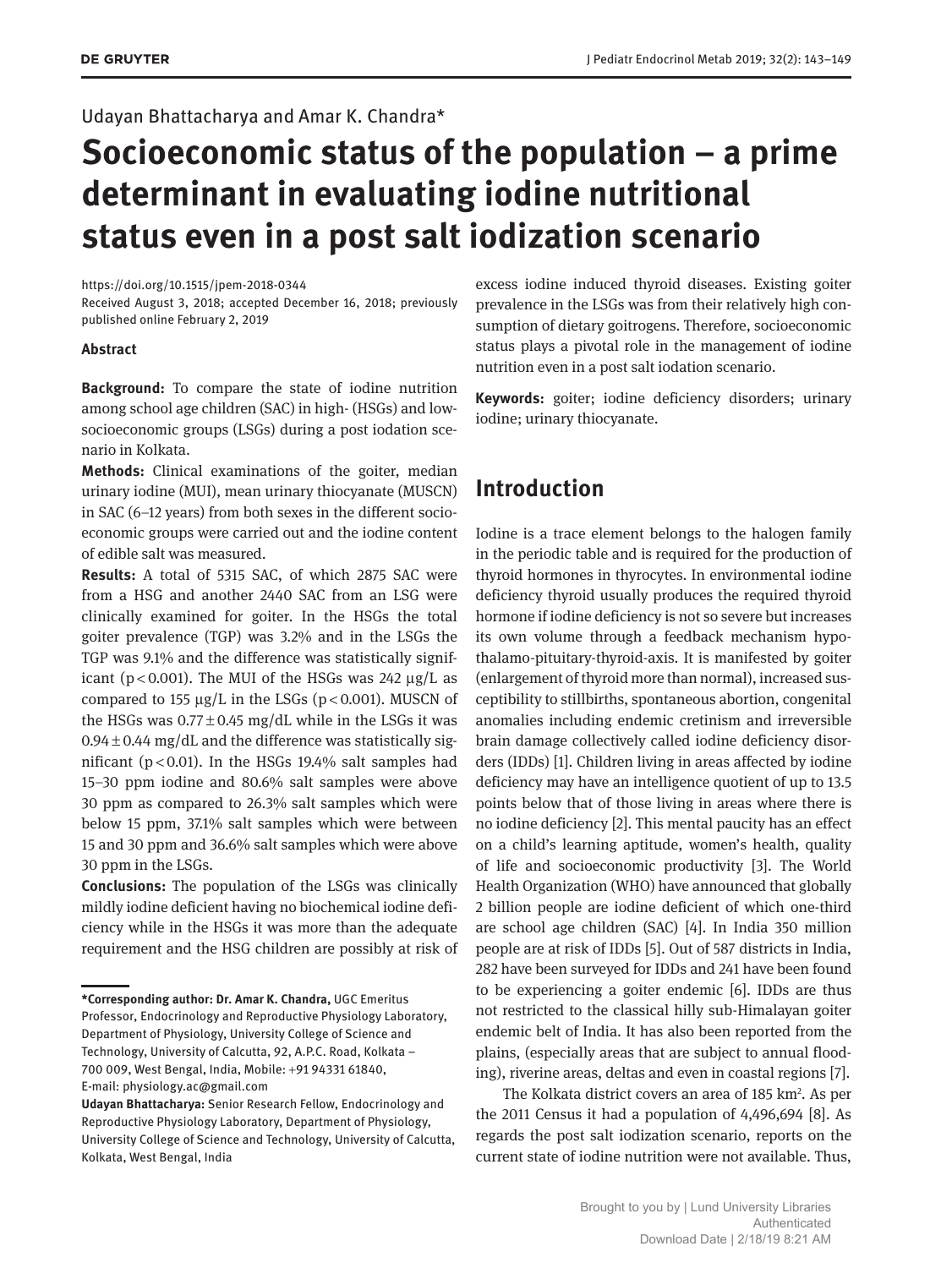the present investigation was conducted to evaluate the variation if any, in the state of the iodine nutrition in two different socioeconomic groups of the population with the possible etiological factors that might exist between high socioeconomic groups (HSGs) and low socioeconomic groups (LSGs).

# **Materials and methods**

#### **Sampling**

This was a cross-sectional study; SAC in the age group of 6–12 years of both sexes were selected from two different socioeconomic groups, i.e. HSGs and LSGs. For the HSGs, standard missionary schools in wealthy areas of the city were selected while for the LSGs schools from underdeveloped and slum areas were screened. Furthermore, for the correct representation of the socioeconomic strata, each of the SAC groups was socioeconomically categorized by the socioeconomic evaluation scale developed by Aggarwal et al., in a pretested proforma [9]. The list of schools and their enrolment number was previously collected from the School Education Department. The list of schools was divided as per socioeconomic groups into two different tables. From each table, schools were selected using the probability proportionate to size (PPS) methodology [1]. A minimum sample size was calculated based on an assumed goiter prevalence of 5%, 95% confidence interval and a 20% permissible error of margin. Using these parameters a sample size of 1900 was obtained [10]. In the present study, a total 5315 SAC of which 2875 SAC (54.09%) were from the HSGs and other 2440 SAC (45.91%) were from the LSGs. All the SAC from both groups were clinically examined for goiter.

#### **Ethical clearance**

The necessary permission was obtained from the Institutional Human Ethical Clearance Committee of the Department of Physiology, University of Calcutta.

#### **Clinical examination of goiter**

IDD is chiefly manifested by goiter [11]. SAC were examined clinically for goiter using the palpation method. Grading of goiter was done as follows:

- Grade 0 No palpable or visible goiter;
- Grade  $1 a$  goiter that was palpable but not visible when the neck was in the normal position;
- Grade 2 a goiter that was visible when the neck was in the normal position.

Total goiter prevalence (TGP) (Grade 1 + Grade 2) in SAC in the age group of 6–12 years is most acceptable markers of IDDs in a region. A prevalence rate of 5%–19.9% is considered as mild, 20.0%–29.9% is considered as moderate and prevalence rate of above 30.0% is considered as a severe public health problem [1].

#### **Measurement of iodine in urine samples**

Median urinary iodine (MUI) in casual urine samples is currently used as the most practical indicator to assess recent dietary intake of iodine because once the need for thyroidal iodine has been met, excess iodine is excreted by kidneys [12]. To evaluate the state of iodine nutrition, casual spot urine samples were collected from 40 SAC irrespective of their thyroid status from each of the socioeconomic groups of clinically examined enrolled students at a definite interval maintaining proportionate representation from the entire population of studied schools. Iodine in urine was assayed by the kinetic method after mineralization of organic iodide by alkaline ashing in the presence of a strong alkali [13]. An internal quality control methodology was adopted during analysis [6]. A total of 400 urine samples were measured for iodine of which 200 were from the HSGs and another 200 were from the LSGs. An MUI below 99 µg/L was considered as insufficient, 100–199 µg/L was considered as adequate, 200–299 µg/L was considered as above the requirements and greater than or equal to 300 µg/L was considered as excessive iodine intake [1].

#### **Measurement of thiocyanate in urine samples**

The quantity of thiocyanate (SCN<sup>−</sup> ) excreted in urine is an good indicator for the consumption of the most common goitrogenic plant food stuffs in a community [14]. Dietary supplies of cyanogenic glycosides and glucosinolates might be estimated from the quantity of SCN<sup>−</sup> in the urine [15]. Urinary SCN<sup>−</sup> was estimated from urine samples which were already collected for iodine assay using Aldridge's method [16] and modified by Michajlovskij and Langer [17].

#### **Measurement of iodine in edible salt samples**

In India iodine is supplemented through edible salt because it is inexpensive and consumed by every class of person in a community in a uniform manner throughout the year [1]. A total of 350 edible salt samples were collected of which 175 edible salts were from the HSGs and another 175 were from the LSGs at a definite interval. Iodine content of edible salt samples was measured by iodometric titration [18].

#### **Statistical analysis**

A nonparametric chi-square  $(\chi^2)$  test was applied for any significant difference in TGP in the two different socioeconomic groups and for a comparison of TGP between boys and girls [10]. The contingency coefficient (C) was calculated for the correlation between socioeconomic status and goiter prevalence. The computed C was then converted to  $\chi^2$  to test the null hypothesis [19]. As per recommendations of WHO/UNICEF/ICCIDD, the mean, median, mode, standard deviation (SD), skewness (Sk), kurtosis (κ) and percentile values (P20 and P80) were computed for urinary iodine values [1]. Student's t-test was computed for comparison of mean urinary iodine between the two different socioeconomic groups. For urinary thiocyanate data mean and SD were computed. Salt iodine values were categorized below 15 ppm, 15–30 ppm and more than 30 ppm. All descriptive statistical analysis was done using Microsoft Office Excel 2007.

> Brought to you by | Lund University Libraries Authenticated Download Date | 2/18/19 8:21 AM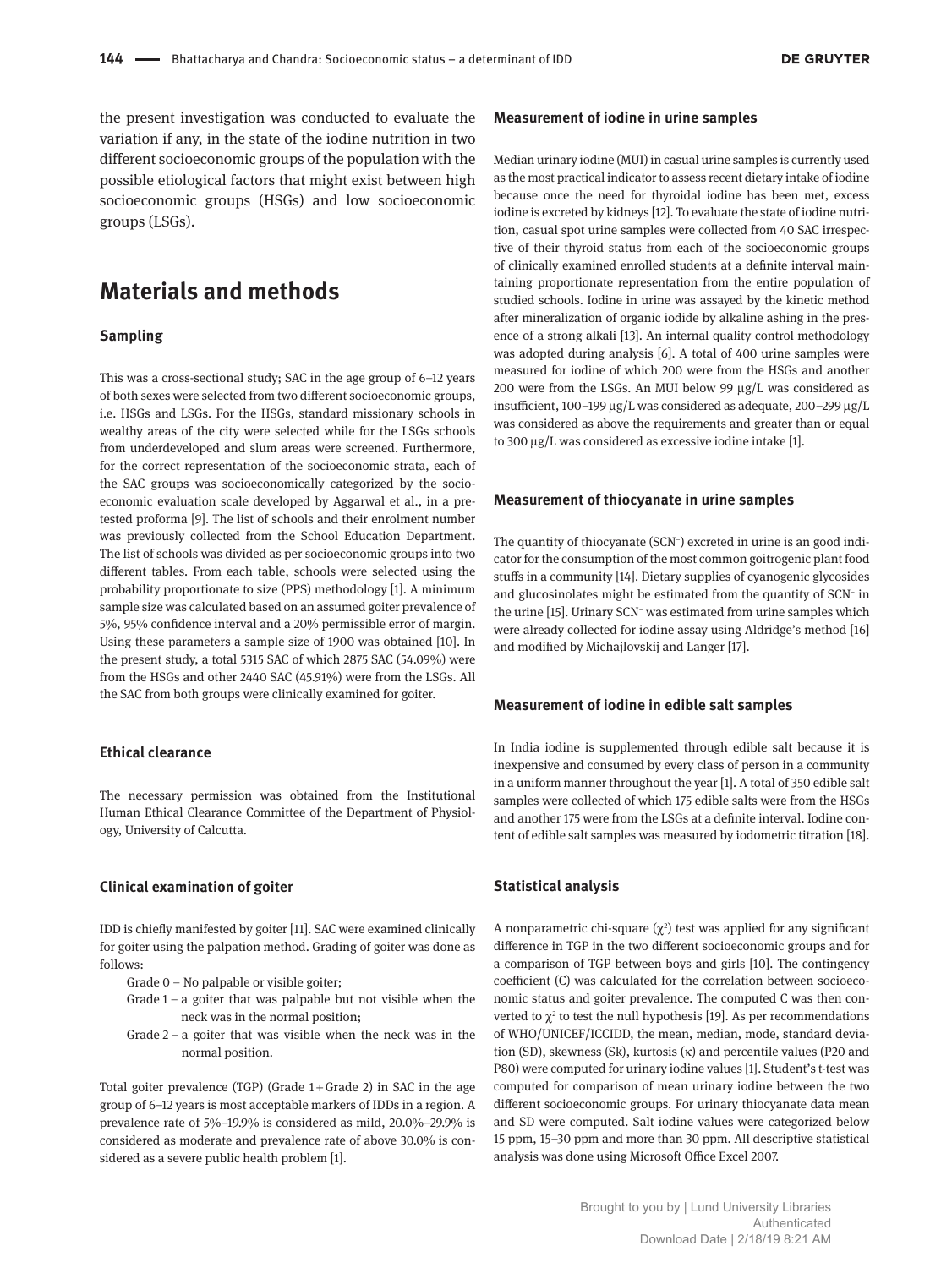# **Results**

### **Goiter prevalence**

In the HSGs, the TGP was 3.2% of which palpable (grade 1) goiter was 3.1% and visible (grade 2) goiter was 0.1%. In the LSGs, the TGP was 9.1% of which palpable goiter was 7.9% and visible goiter was 1.2%. The TGP of the LSGs was significantly higher than in the HSGs ( $p < 0.001$ ). A significant positive correlation was found between TGP and socioeconomic status (C = 0.130,  $p$  < 0.001) (Table 1).

### **Urinary iodine**

In the HSGs the median and mean ± SD value was 242.00 and 253.78 $\pm$ 84.15  $\mu$ g/L. The P<sub>20</sub> and P<sub>80</sub> value were 202.50  $\mu$ g/L and 295.50  $\mu$ g/L, respectively. The 95% confidence level was between 241.94 µg/L and 265.62 µg/L. As per the WHO/UNICEF/ICCIDD criteria the MUI values were calculated, because MUI values are asymmetric. The mean was much higher than the median, indicating that distribution was heavily skewed to the right  $(Sk=+1.227421)$  and the histogram was platykurtic ( $\kappa$  = 2.633317). The frequency distribution of MUI in the HSGs indicated that there was no iodine deficiency, 19.5% of the populations' iodine intake was adequate, 61.5% of the populations' iodine intake was more than adequate and 19% of the populations' iodine intake was excessive. In the HSGs no salt samples were found below 50  $\mu$ g/L and 100  $\mu$ g/L (Table 2, Figure 1).

In the LSGs the median and mean ± SD urinary iodine excretion pattern was 155.00 and  $184.00 \pm 109.67$   $\mu$ g/L.

 $P_{20}$  and  $P_{80}$  values were 117.50  $\mu$ g/L and 212.50  $\mu$ g/L, respectively. The 95% confidence level was between 168.81 µg/L and 199.19 µg/L. The distribution was heavily skewed to right  $(Sk=+1.952313)$  and the histogram was platykurtic ( $\kappa$ =3.860113). The frequency distribution of MUI indicated that to date 11% of the population were iodine deficient, 64% of the populations' iodine intake was adequate, 15% of the populations' iodine intake was more than adequate and 10% of the populations' iodine intake was excessive. In the LSGs of Kolkata, 11% of the urine samples were below 100  $\mu$ g/L and 3% of the urine samples were below 50 µg/L of iodine. The median and mean ± SD urinary iodine excretion of the HSGs was significantly higher than the LSGs in the studied population (p < 0.001) (Table 2, Figure 1).

### **Urinary SCN<sup>−</sup>**

In the HSGs, the mean urinary thiocyanate (MUSCN) excretion was  $0.77 \pm 0.45$  mg/dL. In the LSGs, MUSCN excretion was  $0.94 \pm 0.44$  mg/dL. The difference of the MUSCN excretion pattern between the HSGs and the LSGs was statistically significant  $(p < 0.01)$  (Table 3, Figure 2).

### **Edible salt samples**

In the HSGs no families were found to consume salt below 15 ppm of iodine; 19.4% of families consumed salt containing 15–30 ppm of iodine and 80.6% of the families consumed salt containing iodine with more than 30 ppm.

**Table 1:** Severity of goiter prevalence (in grades) of the school children in different socioeconomic strata.

| Socioeconomic<br>group | <b>Studied</b><br>population | Goiter prevalence |         |              | Severity as a public |
|------------------------|------------------------------|-------------------|---------|--------------|----------------------|
|                        |                              |                   |         | $TGP(1+2)$   | health problem       |
| <b>HSG</b>             | 2875                         | 89(3.1)           | 2(0.1)  | $91(3.2)^a$  | None                 |
| <b>LSG</b>             | 2440                         | 192(7.9)          | 30(1.2) | $222(9.1)^a$ | Mild                 |

 $a\chi^2$ = 91.37; df = 1; p < 0.001; C = 0.130; df = 2; p < 0.001 (values in parenthesis indicates percentage).

| Table 2: Urinary iodine excretion pattern of the studied population in different socioeconomic groups. |  |
|--------------------------------------------------------------------------------------------------------|--|
|--------------------------------------------------------------------------------------------------------|--|

| Median mean ±SD,<br>$\mu$ g/L   | Percentage of urine<br>samples $<$ 50, $\mu$ g/L | Percentage of urine<br>samples $<$ 100, $\mu$ g/L |
|---------------------------------|--------------------------------------------------|---------------------------------------------------|
| 242.00                          | 0                                                | $\Omega$                                          |
| $253.20 \pm 85.47$ <sup>a</sup> |                                                  |                                                   |
|                                 |                                                  | $22(11.0\%)$                                      |
|                                 | 155.00<br>$184.00 \pm 109.67$ <sup>a</sup>       | $6(3.0\%)$                                        |

<sup>a</sup>The mean $\pm$ SD difference is statistically significant (p < 0.001).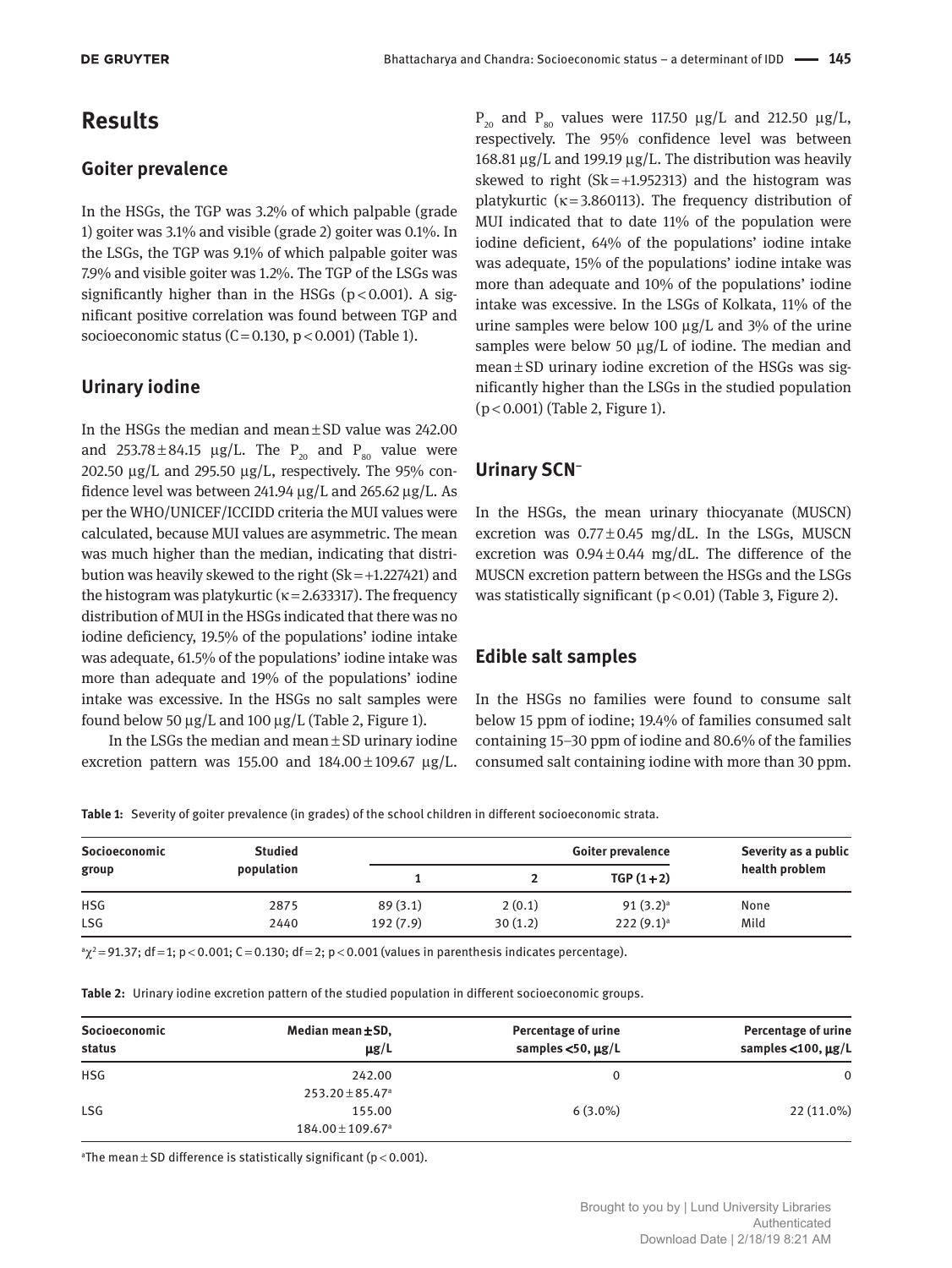



**Table 3:** Urinary thiocyanate excretion pattern of the studied population in different socioeconomic groups.

| Socioeconomic<br>status | Thiocyanate excretion<br>pattern mean $\pm$ SD, mg/dL |
|-------------------------|-------------------------------------------------------|
| <b>HSG</b>              | $0.77 \pm 0.45$ <sup>a</sup>                          |
| <b>LSG</b>              | $0.94 \pm 0.44^a$                                     |

<sup>a</sup>The difference was statistically significant ( $p < 0.01$ ).



**Figure 2:** Bar diagrammatic representation of mean ± SD urinary thiocyanate excretion patterns of the HSGs and the LSGs of Kolkata district.

In the LSGs 26.3% of the families consumed salt containing less than 15 ppm of iodine, 37.1% of the families consumed iodine in the range 15–30 ppm and 36.6% of the

**Table 4:** Distribution of iodine content of edible salt samples collected from different socioeconomic groups.

| Socioeconomic status | $<$ 15 ppm 15–30 ppm    | $>30$ ppm                    |
|----------------------|-------------------------|------------------------------|
| HSG.                 |                         | $0$ 34 (19.40%) 141 (80.60%) |
| <b>LSG</b>           | 46 (26.30%) 65 (37.10%) | 64 (36.60%)                  |

ppm, parts per million.



**Figure 3:** Pie diagram of edible salt iodation status of the HSGs of Kolkata district in a post iodation scenario.



**Figure 4:** Pie diagram of edible salt iodation status of the LSGs of Kolkata district in a post iodation scenario.

families consumes more than 30 ppm of iodine (Table 4, Figures 3 and 4).

# **Discussion**

West Bengal is located in the eastern part of India. Its northern part is hilly and is in the classical sub-Himalayan goiter endemic belt of India. Kolkata is the capital of the state West Bengal as well as a metropolitan city which is spread roughly north-south along the east bank of the Hooghly River (Bhagirathi) and is situated within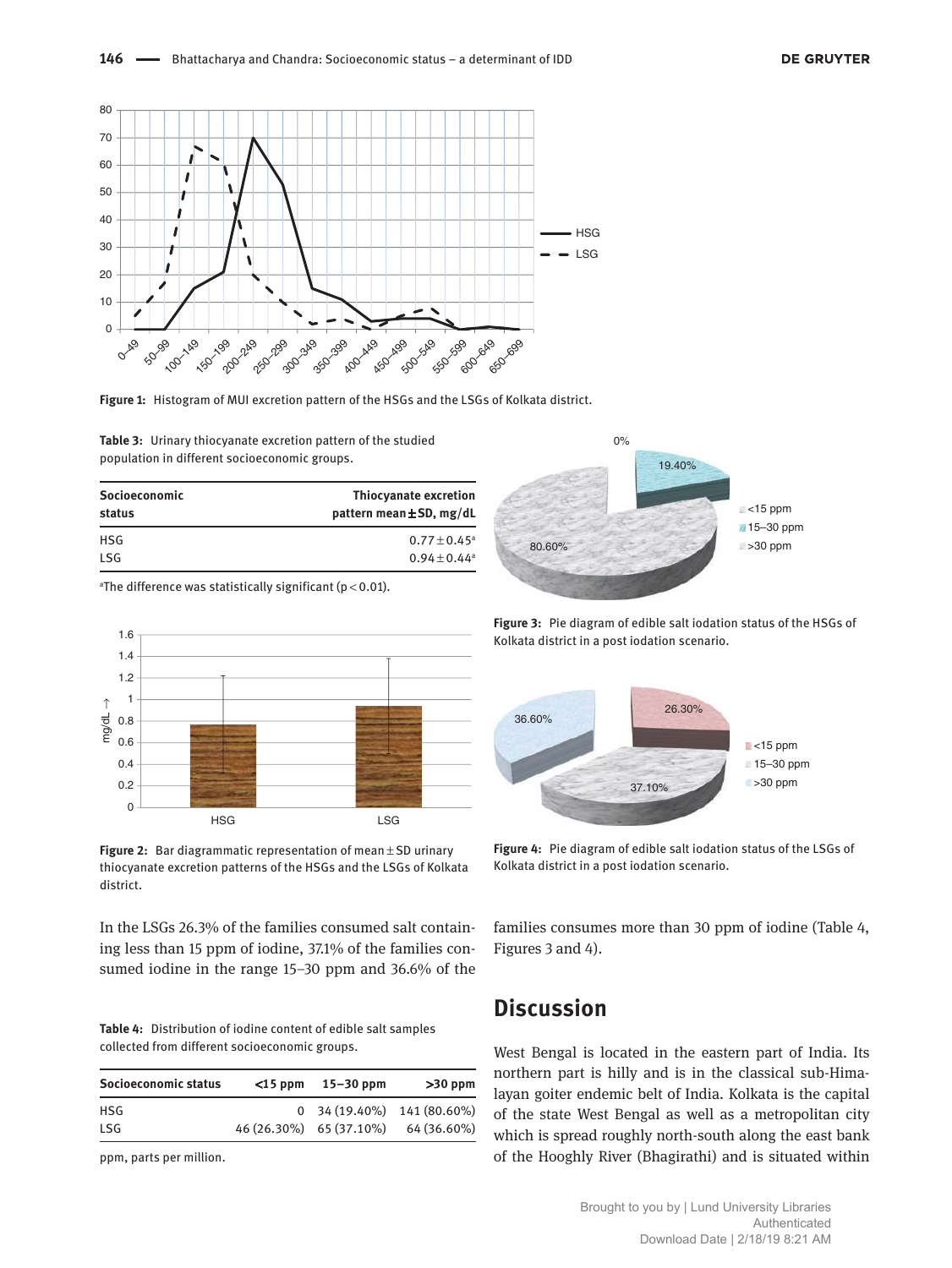the lower Gangs delta (Sundarban) of eastern India. In Kolkata during a post iodation scenario the TGP of the HSGs was below the recommended margin of severity but in the LSGs, TGP was a mild public health problem. TGP of the LSGs was found to be significantly higher than in the HSGs in Kolkata and a significant positive correlation was found between TGP and socioeconomic status. Iodine nutritional status of SAC in the LSGs was not adequate as was evidenced by their TGP and this group is more susceptible to IDDs. It has previously been reported that TGP was higher in public schools than in private schools and in the lower socioeconomic and lower educated strata [20]. The higher TGP in the lower socioeconomic strata was also reported by earlier observers [21, 22].

The MUI of the SAC of the LSGs was adequate and their iodine nutritional status was optimum while the iodine nutritional status of the HSGs was more than adequate and the group is probably at risk of iodine induced hyperthyroidism [1]. MUIs of the HSGs were found to be 242.00 µg/L which is much higher than the recommended level by WHO/UNICEF/ICCIDD. If such median iodine values continued among the HSGs for a longer period, that is, throughout their entire lives it may cause adverse effect of excess iodine in the long run. The primary cause of endemic goiter includes iodine deficiency and iodine excess. Iodine deficiency causes goiter through the hypothalamic-pituitary-thyroid axis by the secretion of less thyroid hormone or by the interference of environmental substances that interfere iodine nutrition [23]. On the other hand, excess iodine in the thyroid inhibits thyroid hormone synthesis and secretion resulting thyroid enlargement or goiter [24].

Cyanogenic glycosides (SCN<sup>−</sup> precursors) are found in plant foods such as cassava, maize, cabbage, cauliflower, bamboo shoots, radish, sweet potatoes and many others eaten in the third world. After ingestion these glycosides are readily converted to thiocyanate by glycosidases and sulfur transferases. SCN<sup>−</sup> has been demonstrated as a goitrogenic constituent in plants from the Cruciferae family [25]. It has same ionic charge and ionic volume to that of iodide and thus is a potent inhibitor of iodide (I<sup>−</sup> ) transport through the basolateral membrane of thyroid follicular cell. Consumption of naturally occurring goitrogens/ cyanogenic glycosides can significantly increase SCN<sup>−</sup> concentrations to levels potentially capable of affecting the thyroid [25]. Despite certain similarities SCN*<sup>−</sup>* has with I − , it differs in several aspects: (i) It is not concentrated by thyroid tissue. (ii) It has a more marked effect on iodide efflux *in vivo* and *in vitro*. (iii) It is actively metabolized by thyroid tissue. (iv) SCN<sup>−</sup> is an inhibitor of organic iodination at slightly higher concentrations than that inhibiting

iodide transport. It has been proposed that SCN*<sup>−</sup>* is a competitive substrate for thyroid peroxidase (TPO) explaining its biotransformation and ability to inhibit iodination [26]. SCN<sup>-</sup> overload have also been implicated as a cause of goiter development. Consumption of poorly detoxified cassava and vegetables from the Brassica family aggravates iodine deficiency by releasing SCN<sup>−</sup> anions, which, in turn, competes with I<sup>−</sup> for thyroidal uptake [27]. Bamboo shoots are rich in cyanogenic constituents and its consumption may affect thyroid function in spite of adequate iodine intake [28]. Large numbers of cyanogenic plant foods (SCN<sup>−</sup> precursors) are consumed in India as common vegetables and thus IDD persists in many such pockets in spite of recommended iodine intake [29–32]. Boiled extracts showed maximum inhibition of TPO activity followed by cooked and raw extracts [33]. Regular consumption of this type of cyanogenic plant foods affect the thyroid and may develop endemic goiter in the long run [34]. It has been reported that SCN<sup>-</sup> appeared to play an important role in goiter formation especially among poor children in India during a post iodation scenario [22]. The mean ± SD value of urinary SCN<sup>−</sup> obtained from the nongoitrous population was  $0.71 \pm 0.34$  mg/dL. In the present study, MUSCN excretion of the HSGs was not significantly higher than MUSCN excretion of the non-goitrous population  $(p > 0.05)$  but in the LSGs, excretion of MUSCN was significantly higher than MUSCN excretion of the nongoitrous population ( $p < 0.0005$ ). In addition, MUSCN excretion in the LSGs was significantly higher than in the HSGs. All these observations suggest that school children in the LSGs of the studied region are exposed to excess thiocyanate load through the consumption of cyanogenic plant foods and thiocyanate may have a possible role in the etiopathogenesis of endemic goiter in those belonging to the LSGs.

In India salt is the best and most ideal physiological vehicle for dietary supplementation of iodine because salt is a dietary necessity and is consumed daily and is cost effective, e.g. in India the estimated cost of iodine per person per year is negligible [35]. In 1962, the Government of India (GOI) launched the National Goiter Control Programme (NGCP). In August 1992, the NGCP was renamed as the National Iodine Deficiency Disorders Control Programme (NIDDCP) [36]. In 1997 the GOI banned the sale of non-iodized salt. In September 2000, the GOI lifted the ban on the sale of non-iodized salt stating "On a point of principle, compulsions in the matter of individual choice are undesirable", resulting in a 12% decrease in the coverage of iodized salt nationwide. In May 2006 the GOI re-imposed the ban [25, 37]. However, the GOI has implemented a "Universal Salt Iodization Programme" (USIP) to meet the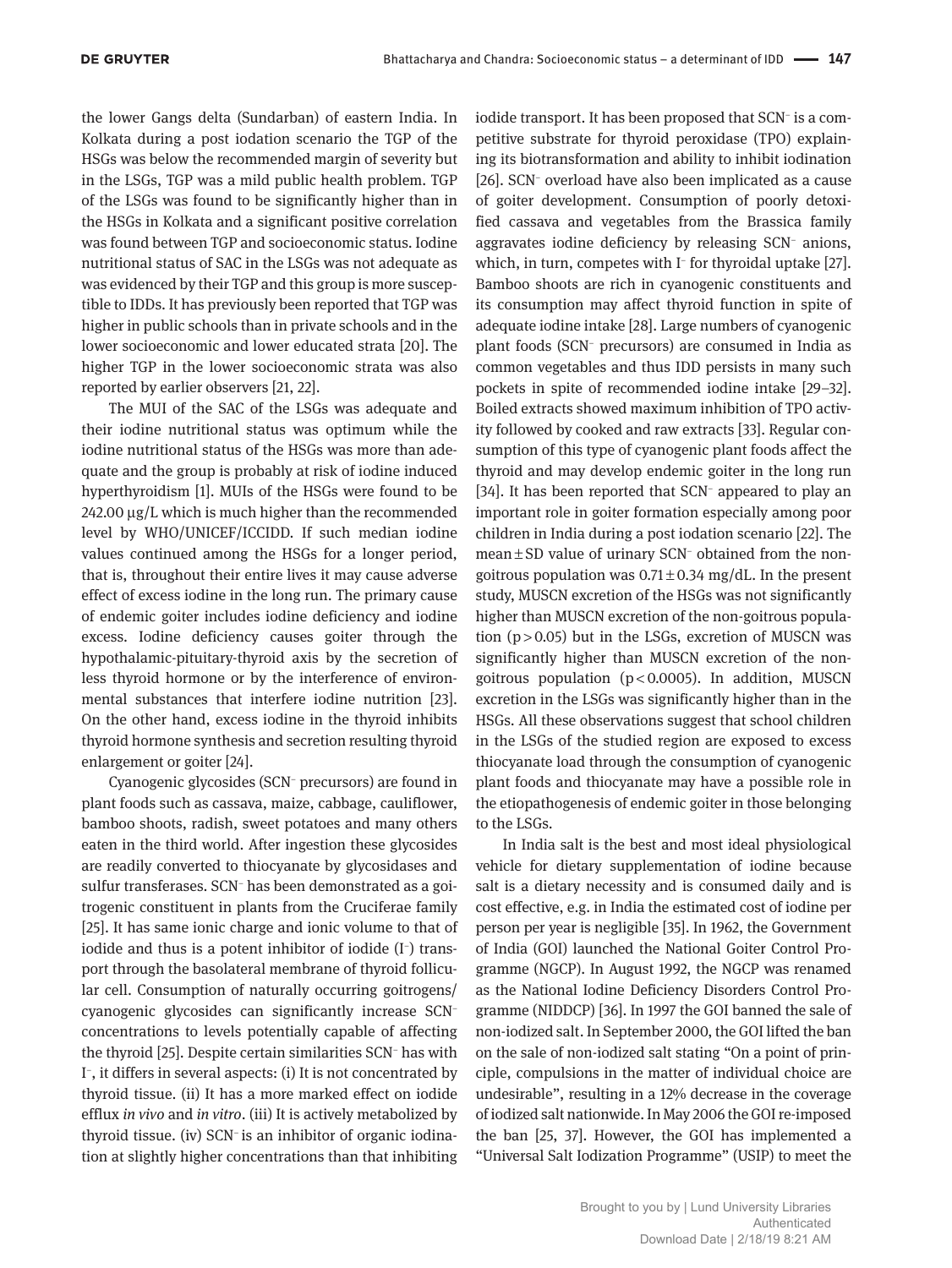body's iodine status in the community since 1984. The Ministry of Health and Family Welfare fixed standards for edible common salt in 1981 under the Prevention of Food Adulteration Act (PFA), 1954. Under this act the iodine content shall be not less than 30 ppm at the manufacturers' level and shall be not less than 15 ppm in the distribution channel including at the retail level. The Director of Health Services (Food Health Authority) of each state and union territory issues notifications banning the entry and sale of non-iodized salt in each state and union territory under the PFA, 1954 [35]. In NFHS-3, in the third cycle of the survey 51% of households in India were using adequately iodized salt whose iodine content was ≥15 ppm. Another 25% were using salt that had iodine less than 15 ppm and 24% of households were found to be using non-iodized salt [38]. In our study during the USIP in Kolkata, in the HSGs no household was found using salt below the recommended level. In the LSGs, 73.7% of households were using properly iodized salt and 26.3% of households were using edible salt below the recommended level. The goal of a successful salt iodization program is that 90% of household should be using iodized salt [1]. The results of the median and mean ± SD urinary iodine excretion patterns indicate that the population belonging to the LSGs consume less iodine than the HSGs because salt consumed by the LSGs was not adequately iodized. According to the NFHS-3, people living in low socioeconomic strata are at maximum risk to the effects of iodine deficiency because this group is consuming salt with less iodine or inadequately iodized salt. In India about half of the population is covered by properly iodized salt and coverage of iodized salt is poor in low socioeconomic and low educated strata [38]. Allowing for choice and price difference will lead this group to opt to use common salt and therefore, this makes them vulnerable to the consequent deleterious medical effects of iodine deficiency. For the successful implementation of a USIP special attention is needed for people of the LSGs in Kolkata. In sub-Saharan Africa 67% of households are using iodized salt. In Sudan, Mauritania, Guinea-Bissau and Gambia the coverage of iodized salt is less than 10% [24]. In Italy, both Italian and immigrating women with a low income or without access to the public health system have a poor adherence both to the salt iodization policy and iodine supplements in preconception and pregnancy. They also indicated a low-frequency intake of iodine-richfoods [39].

This study reveals that the overall goiter prevalence, urinary iodine excretion pattern, intake of iodine through iodized salt available in the market, consumption pattern of cyanogenic plant food as shown by the urinary SCN<sup>−</sup> excretion pattern of the studied population are very

different between LSGs and HSGs though they are from the same geographical region. The population of the LSGs are exposed to an SCN<sup>−</sup> load that may interfere with iodine metabolism leading to iodine deficiency while the HSGs are exposed to more than adequate iodine intake and they are at risk of excess iodine induced hyperthyroidism, hypothyroidism and iodine induced thyroiditis. Such iodine intake in the long run might affect thyroid function. The underlying cause for such differences is their socioeconomic status or in other words the socioeconomic status of the community plays a pivotal role in the management of iodine nutritional status.

**Acknowledgments:** The authors duly acknowledge the students who participated in this study.

**Author statements:** The article is original in nature and based on the studies of school children in the age group 6–12 years from low- and high-socioeconomic groups in the Kolkata metropolitan city of India following the guidelines of WHO/UNICEF/Global Iodine Network.

**Authors contribution:** Dr. Udayan Bhattacharya wrote the first draft of the manuscript and conducted the whole research work under direct supervision of Prof. Amar K Chandra. All the authors have accepted responsibility for the entire content of this submitted manuscript and approved submission.

**Research funding:** This work was supported by University of Calcutta research grants BI (92) for Endocrinology and Reproductive Physiology Laboratory, Department of Physiology.

**Employment or leadership:** None declared. **Honorarium:** None declared.

**Conflict of interest:** The funding organization(s) played no role in the study design; in the collection, analysis, and interpretation of data; in the writing of the report; or in the decision to submit the report for publication.

### **References**

- 1. WHO/UNICEF/ICCIDD. Assessment of iodine deficiency disorders and monitoring their elimination: A guide for programme managers. Geneva, Switzerland: WHO Publication, 2007:1–97.
- 2. Bleichrodt N, Born MP. A metaanalysis of research on iodine and its relationship to cognitive development. In: Stanbury JB, editor. The damaged brain of iodine deficiency. New York, NY: Cognizant Communication Publication, 1994:195–200.
- 3. Delange F, Hetzel BS. The scientific basis for the elimination of brain damage due to iodine deficiency. In: Hetzel BS, Delange F, Dunn J, Ling J, Mannar V, Pandav C, editors. Towards the global elimination of brain damage due to iodine deficiency. New York, NY: Oxford University Press, 2004:151–194.